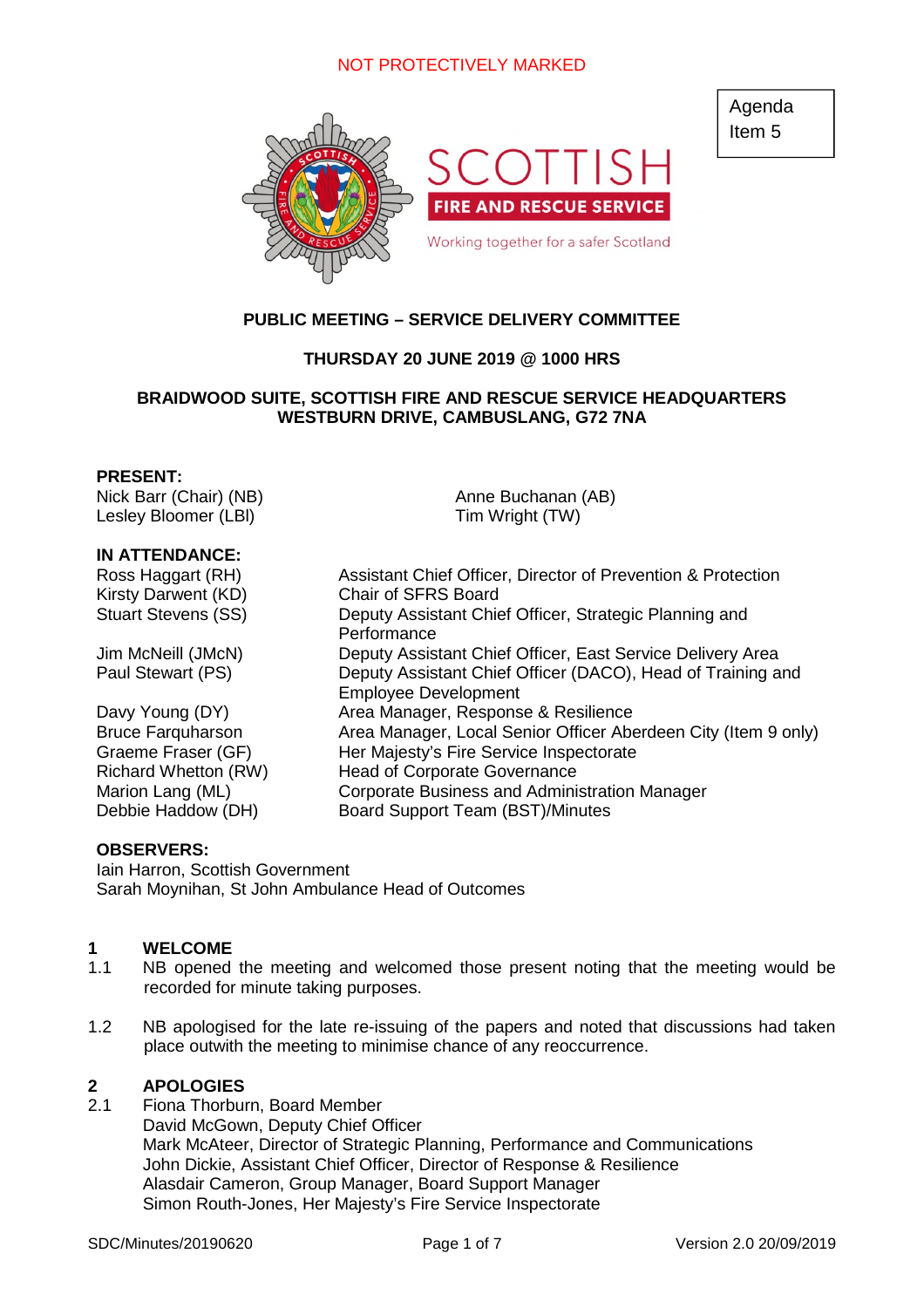### **3 PRIVATE ITEMS**

3.1 There were no additional items to be considered in private.

### **4 DECLARATION OF INTERESTS**

4.1 None given.

#### **5 MINUTES OF PREVIOUS MEETING: 14 MARCH 2019**

- 5.1 The minutes were approved as an accurate record.
- 5.2 **The minutes of the meeting held on 14 March 2019 were approved as a true record of the meeting.**

#### 5.3 **Matters Arising**

5.3.1 There were no matters arising.

#### **6 ACTION LOG**

6.1 The Committee considered the action log:

**Item 9.1.5 Quarterly Performance Report 2018/19 Quarter 3 (14/03/19)** – Due date to be changed to September 2019. Action to be amended to state that a presentation will be provided (date TBC) on horizon scanning/trend analysis processes within the Service.

#### 6.2 **The Committee agreed and noted the updated action log.**

### **7 SERVICE DELIVERY UPDATE**

- 7.1 RH presented the new format for the Service Delivery Update report to the Committee and welcomed any feedback/suggestions. The following was highlighted:
	- Range of primary legislative and regulatory duties (Appendix A) provided for background information. (Post meeting note: this was circulated to all Board Members for information)
	- Current activities in relation to the extended Annual Operating Plan (AOP) (Appendix B).
	- Upon finalisation of the Strategic Plan 2019-22, a 3 year programme of work will be developed to support the Plan.
	- Ongoing Service Delivery Model Programme looking at 5 interlinked projects impacting on service delivery.
	- Annual Service Delivery Performance Report provided to highlight the data reviewed by the Directorate (Appendix C).
- 7.2 The Committee welcomed the inclusion of the legislative and regulatory requirements and suggested that it may be appropriate for this information to be included in future reports, on an exception basis. This would allow the Committee to be kept aware of any potential breaches in legislative duties. Following a brief discussion, it was agreed that this information would be included, in full, for the next meeting. It was agreed that Appendix A would be circulated to all Board Members for information.
- 7.3 It was suggested that the Annual Operating Plan Objectives report (Appendix B) included the lead Committee to help provide a focus on service delivery and clarity on where scrutiny was required. It was recommended that the AOP be submitted to the Integrated Governance Committee (IGC) annually to review/identify the lead Committee to help improve governance. SS to take this into consideration during the review of the AOP procedure.
- 7.4 In relation to the CCMS project, it was noted that the governance of the project was subject to TMPC scrutiny, however beyond delivery of the project the impact to service delivery fell to the SDC. The Committee discussed the requirement for concurrent scrutiny of this project, any risks and mitigating actions, performance monitoring and potential risk spotlighting. It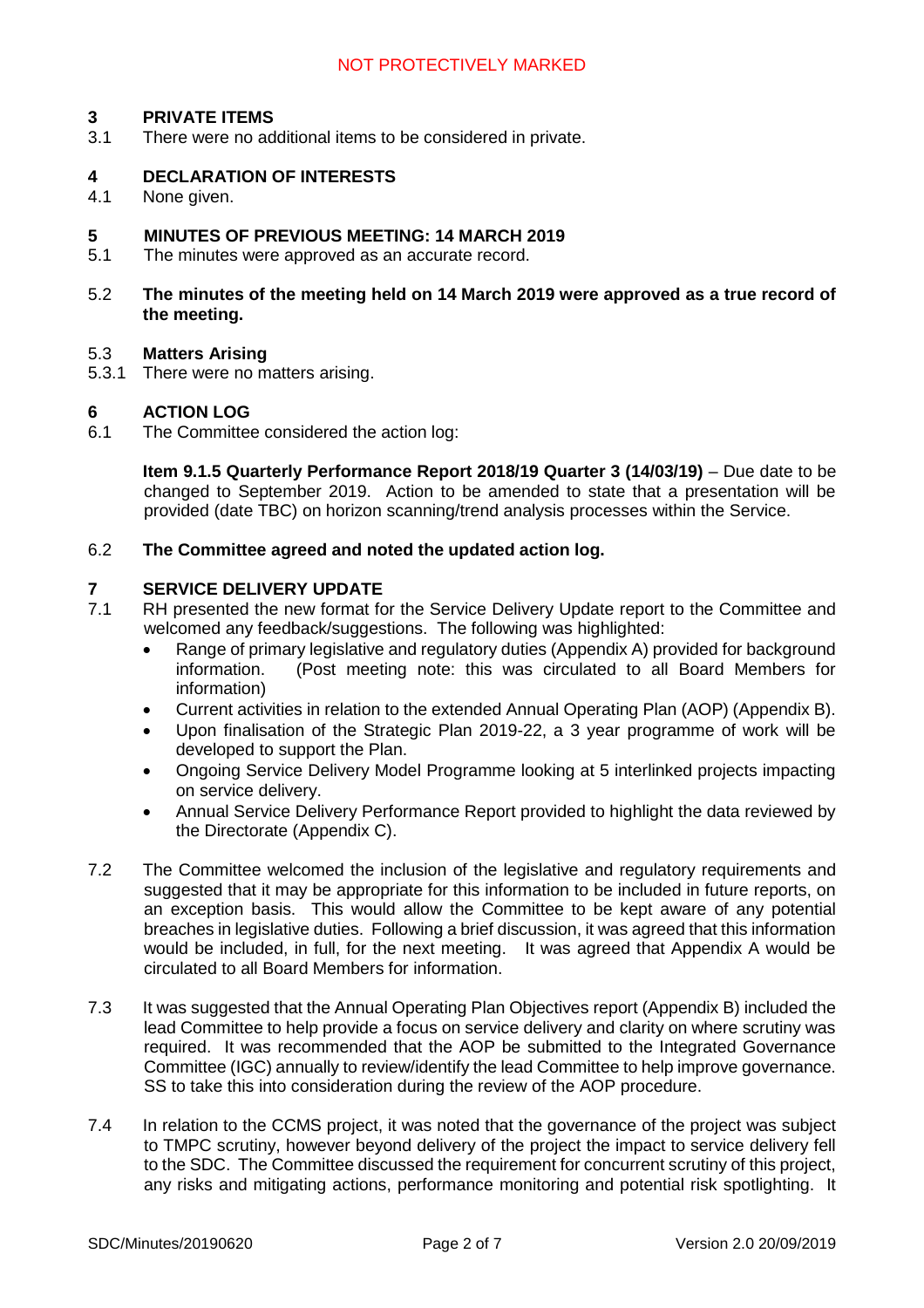was agreed that the service delivery implications of CCMS project roll out would be brought back to the next meeting in a format to be decided and also referred to IGC for discussion.

#### **ACTION: DMcG/NB**

- 7.5 In relation to UFAS incidents, RH reminded the Committee of the ongoing initiatives helping to reduce the number of incidents, increased number of automatic fire alarm systems being installed and the time/risk based strategy resulting in the reduction in blue light journeys undertaken. RH assured the Committee that the Service were actively working with dutyholders/businesses to continue to reduce these types of incidents.
- 7.6 The Committee acknowledged the informative data captured within Service Delivery Performance Summary.
- 7.7 RH informed the Committee of the current HFSV target setting process and noted that an alternative strategy focussing on high risk premises would be submitted to the Strategic Leadership Team (SLT) for approval in the near future. Similarly, a revised policy on Post Domestic Incident Response (PDIR) would be submitted to the SLT imminently.
- 7.8 The Committee commented favourably on the overall format/contents of the new reporting format, and noted the following:
	- AOP actions requiring SDC scrutiny needed to be identified.
	- Achievements and strategic areas of concerns with links to risk register to be reintroduced.
	- Overall the format for the report was more strategic and welcomed however, it was still under development.
- 7.9 It was agreed that NB/DMcG/RH/JD to discuss the format/content of the report with due regard to the Committee's comments.

#### **ACTION: NB**

- 7.10 The Committee thanked those involved in the production of this newly formatted report.
- 7.11 **The Committee noted the report.**

#### **8 SERVICE DELIVERY PERFORMANCE REPORTING**

- 8.1 *Quarterly Performance Report 2018/19 Quarter 4*
- 8.1.1 SS apologised and explained the reasons for the late reissuing of the revised report.
- 8.1.2 SS presented the Quarterly Performance Report 2018/19 Quarter 4 and highlighted the following items:
	- Reduction in Accidental Dwelling Fires
	- Reduction in Accidental Non-Domestic Fires
	- Increase in Secondary Fire, Other (grass fires)
	- Increase in Effect Entry/Exit
	- Overall slight reduction in Home Fire Safety Visits, but an increase in At Risk Group Visits
	- Increase in Fire Safety Audits
- 8.1.3 The Committee noted the positive increase in Effecting Entry/Exit and asked whether this was or could impact on resources within the Service. SS stated that this was continually monitored and the Service were working closely with Scottish Ambulance Service/Police Scotland. A general discussion took place on the responsibilities for effecting entry, subsequent impact on emergency services and future implications for providing this service.
- 8.1.4 The Committee commented on the variance in High Risk Audit figures across the Local Senior Officer areas and noted the explanations provided.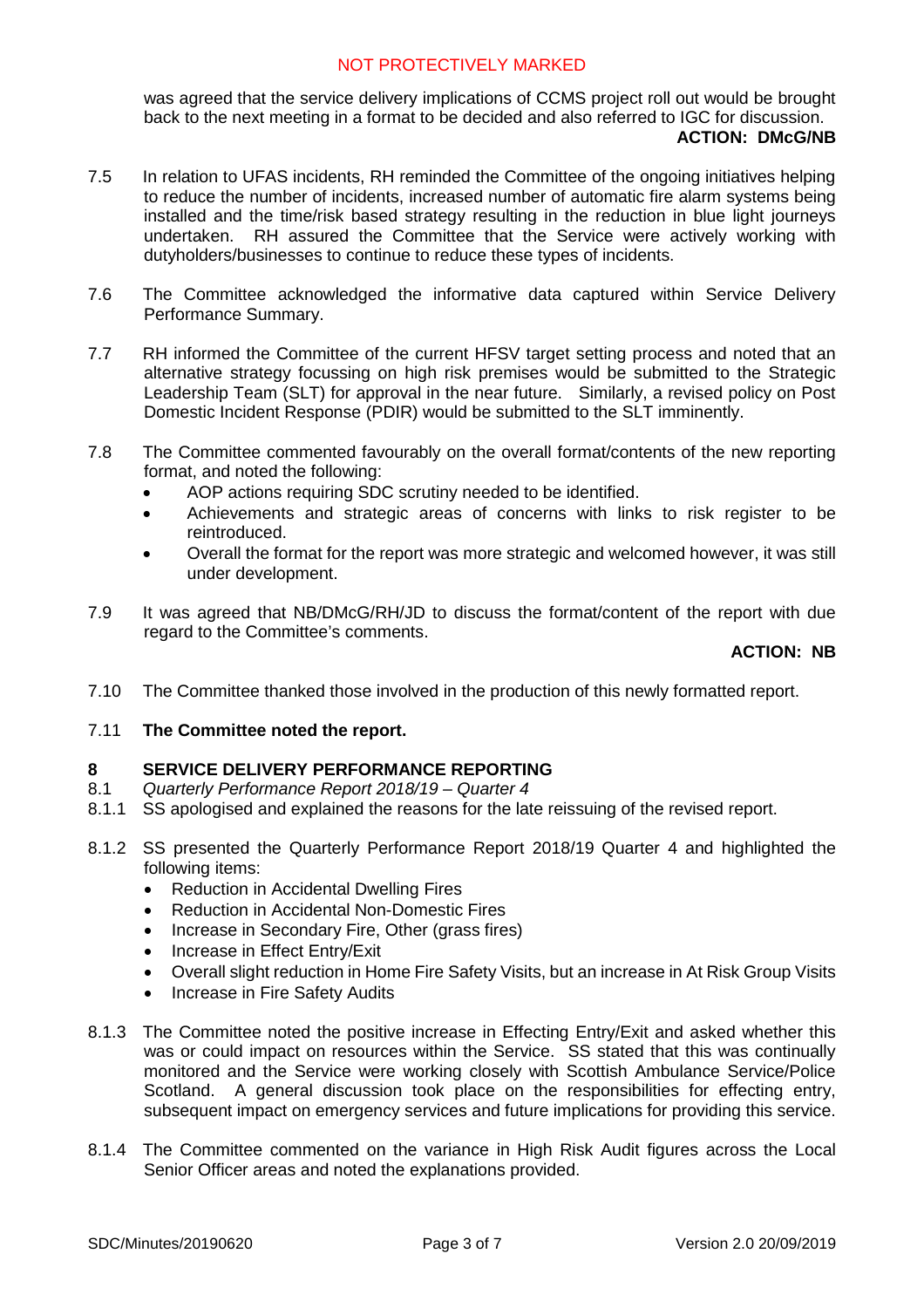8.1.5 The Committee noted the low figures pertaining to RDS availability within Edinburgh City. SS advised that there was only one RDS station in this LSO area therefore the figures were based only on this station and therefore this represented a very small reduction on overall availability in Edinburgh.

### 8.1.6 **The Committee noted the report.**

- 8.2 *Performance Improvement Forum (PIF) Update April 2019*
- 8.2.1 SS presented the report to the Committee providing an update on the position at April 2019. The report provided the 6 monthly RAG update across 5 action plans, noting that 62 actions have been completed (blue), 19 were on track (green), 2 actions were approaching/behind schedule (amber) and there was one action behind schedule (red).
- 8.2.2 The Committee asked and were provided with the reason for suspending the Fog Spike trial.
- 8.3 *Performance Improvement Forum (PIF) Closure of Action Plan*
- 8.3.1 The Committee endorsed the closure of the action plan for HMFSI Inspection Report: Planning and Defining Service Resources in the SFRS.
- 8.4 *Performance Improvement Forum (PIF) Response to HMFSI National Recommendations Arising from Local Area Inspection Reports*
- 8.4.1 The Committee noted the creation of the new action plan which captured all the national recommendations arising from HMFSI local area inspection reports.

*(B Farquharson joined the meeting at 1130 hrs)*

- 8.5 *Performance Improvement Forum (PIF) Response to HMFSI Inspection Report: SFRS Arrangements for the Provision of Operational Risk Information – Outwith PIF Forward Work Plan*
- 8.5.1 The Committee were asked to note the action plan developed in response to the HMFSI Inspection Report: SFRS Arrangements for the provision of Operational Risk Information.
- 9.5.2 In relation to Recommendations 1-3, DY provided a brief update on the current situation and the potential mitigating actions identified.
- 8.5.3 In relation to Recommendation 15, RW confirmed that the Business Case process did reflect the requirements of the Scottish Public Finance Manual and includes end user feedback and business benefits tracking/analysis. RH reminded the Committee that the Business Case process within the Service was finalised after the HMFSI report being produced.

*The meeting broke at 1135 hrs and restarted at 1145 hrs*

#### **9 OPERATIONAL LEARNING**

#### 9.1 *Update on Wildfire Incidents*

- 9.1.1 BF presented the Committee with an overview on recent wildfire incidents and the strategy and preventative actions in relation to these events. The following key areas were noted:
	- Recent incident in Moray (April 2019) covering approx. 80 km<sup>2</sup> and another incident at Thurso (May 2019) covering approx. 90  $km^2$ . This is already twice the area destroyed by wildfire in the UK last year.
	- Common misconception that most wildfires are attributable to moor burning.
	- Multi wildfire incidents in the same service delivery area can pose resourcing issues.
	- The 2 main seasons of wildfire incidents are April and September/October.
	- Prevention can be challenging as weather/climate change was a major factor.
	- Accidental and malicious human involvement was also a major factor and educating the general public would help prevent these incidents.
	- Wildfire Strategy has been developed with the first draft being submitted to the Director of Response and Resilience. The strategy would develop inhouse policies and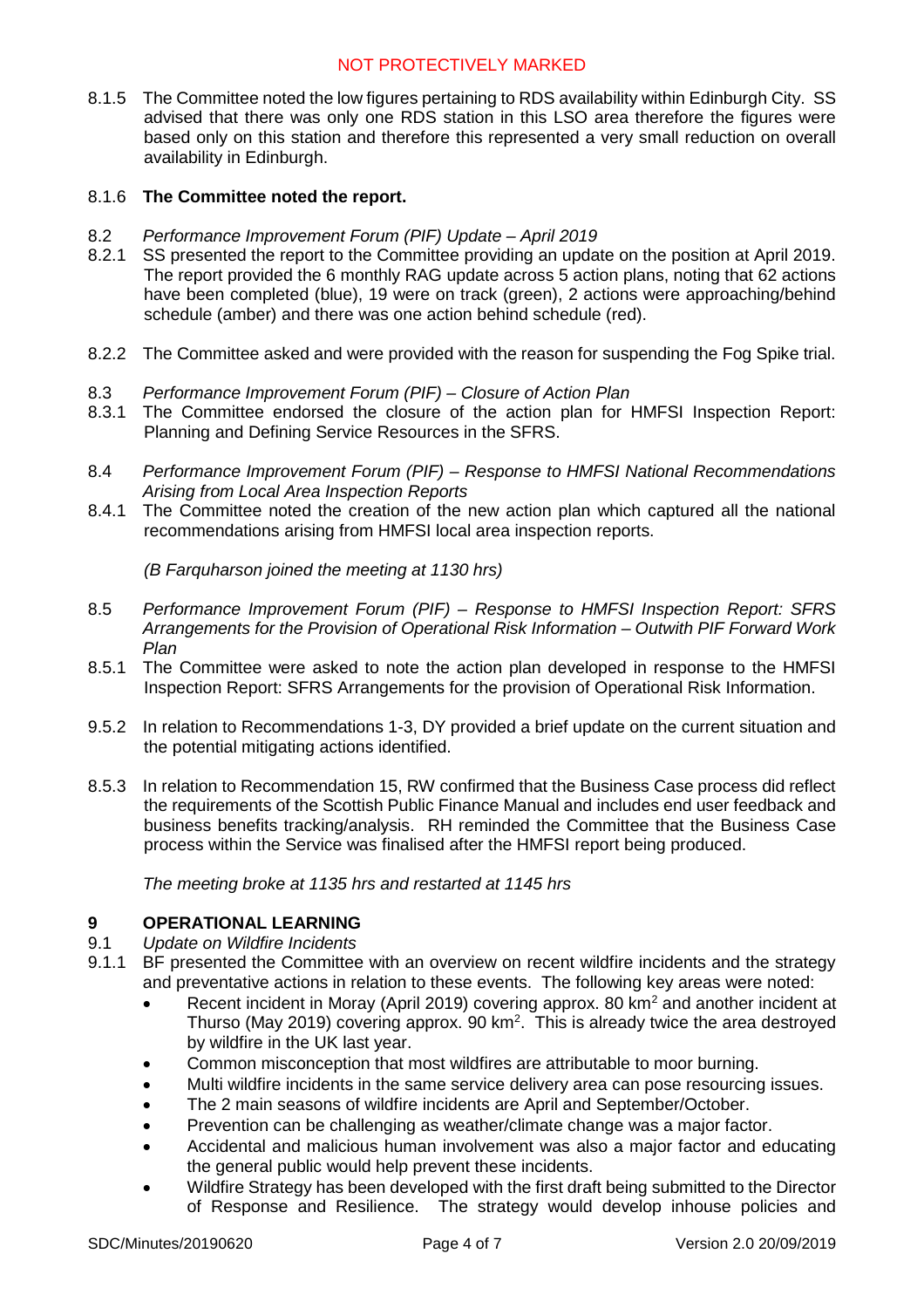procedures, etc and seek to secure air assistance and influence Government policy for forestry planning.

- Service currently studying the benefits of using controlled fire to fight wild fires.
- Rigorous schedule of debriefing in place including inhouse, external resilience partnership and non-statutory partnership ie. local landowners, framers, etc. Annual debrief to be undertaken to identify any operational learning.
- Increased media attention.
- Ongoing preventative work through the Wildfire Prevention Forum, currently chaired by the Service.
- Participating in European project lead by the German Space Agency to help develop data management and software exchange tool to manage incidents.
- Partnership working with Pau Costa Foundation who are associated with Catalonia Fire and Rescue Service to draw on their expertise.
- 9.1.2 The Committee sought assurance on resourcing implications during the recent simultaneous wildfire incidents. BF stated that the Service set up an incident support centre in Dundee to oversee the entire service delivery area and resources/Flexi Duty Officers from across Scotland were relocated as appropriate to ensure strategic cover across the area was maintained. Processes were in place to implement the Recall to Duty policy; however, this was not required on this occasion.
- 9.2.3 The Committee asked how the Service would ensure that firefighters had the relevant skills to tackle these incidents. BF stated that there was a modular training framework being developed which comprised 4 levels starting at general awareness through to tactical advisor.
- 9.2.4 The Committee were briefed on the benefit of the tactical deployment of using fire to fight fire, the training implications, the increased risk associated with this practice and the potential to call on the experience of landowners to maintain these skills.
- 9.2.5 The Committee were informed of the complexities with the provision and use of air support currently available. They were advised of the good working partnership the Service has with windfarm owners, through their good management of land/roads and their support for funding local community preventative work.
- 9.2.6 The Committee thanked Bruce for this information update on wildfire incidents.

*(B Farquharson left the meeting at 1215 hrs)*

#### **10 RISK SPOTLIGHT**

10.1 *CR1.2 Failure to Effectively Enforce Fire Safety Legislations*

- 10.1.1. RH briefed the Committee on the risk and highlighted the following key areas:
	- Potential consequence of this risk including increased risk to firefighters and local communities, increased legal challenges, negative media cover and reputational damage.
	- Current control measures include off station structure providing sufficient resources to undertake audit activities. Specialist fire safety enforcement training with peripatetic support.
	- All building standards consultation work was now carried out by a centralised team within the Directorate.
	- Overall rating of the risk to be reviewed.
	- Specific action plan was in place looking to review current capacity to undertake enforcement activity, development of competency framework, robust performance monitoring processes and existing governance arrangements.
	- Legislative responsibility to enforce legislative requirements for duty holders for the majority of non-domestic premises.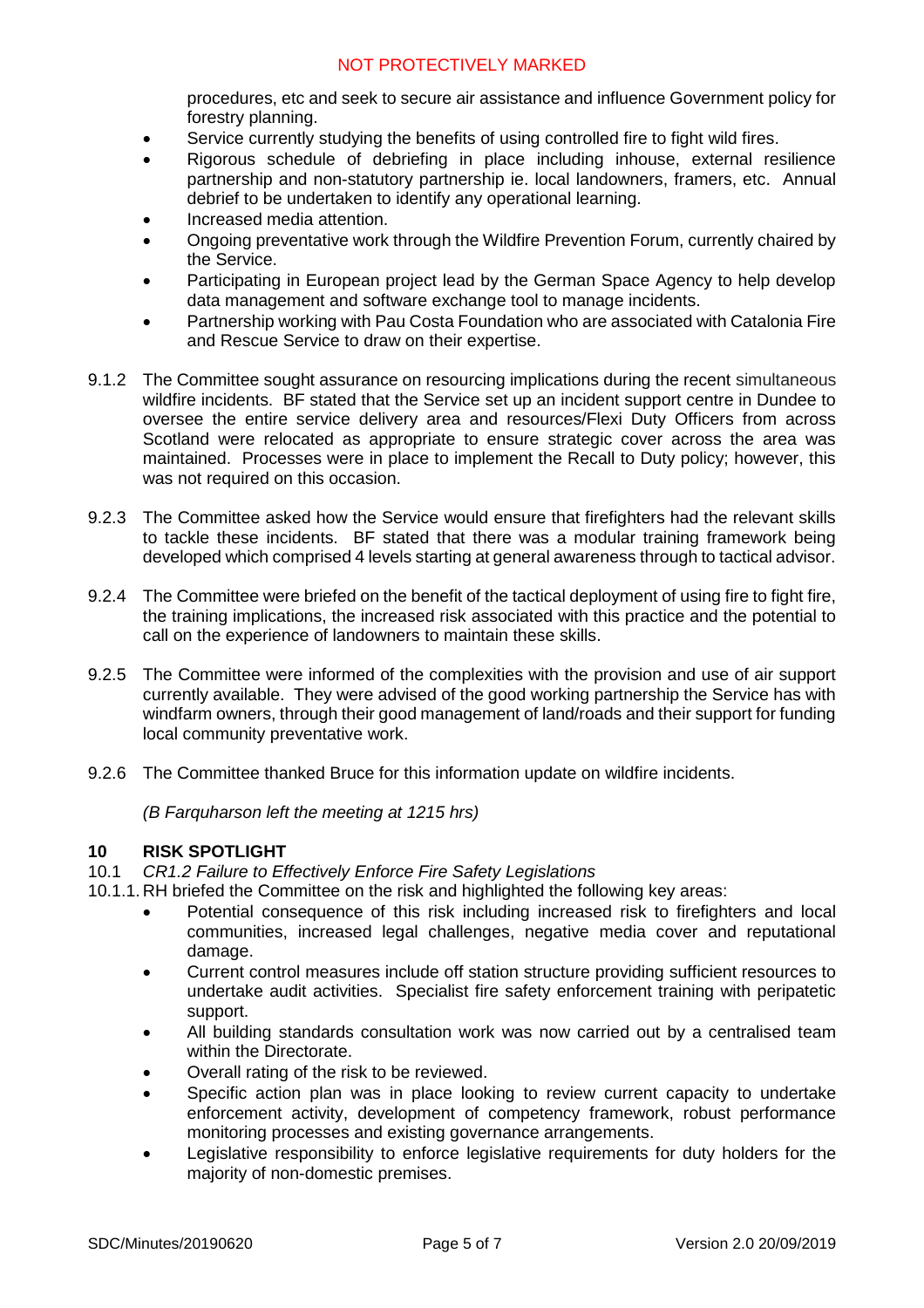- Regulatory functions to promote fire safety, provide advice/guidance on fire prevention/means of escape and enforce fire safety duties.
- Risk based approach based on risk to life, not property protection.
- Compliance with the legislation ultimately lies with the duty holders.
- Fire Safety Enforcement Policy Framework supported by procedures, guidance notes, letters, etc. to ensure consistency in approach.
- National policy is set by the Directorate, however Enforcement Officers are managed by the Local Senior Officers to allow them to control the resources within their area.
- Outline of individual fire safety audit and any subsequent action required. Enforcement Officers will work with duty holders to support and assist them as appropriate.
- Arrangements are in place should the Service need to escalate any potential breaches in legislation to the Procurator Fiscal.
- Overall number of Fire Safety Enforcement Officers were noted, challenges with North Service Delivery Area and the deployment of peripatetic officers.
- Enhanced performance monitoring of audit activities.
- Competency Framework for Fire Safety Enforcement was currently being reviewed by the National Fire Chiefs Council (NFCC).
- 10.1.2 RH noted that fire safety audits looked at the history of the premises which included any UFAS activities and if appropriate, assistance would be offered to the duty holder.
- 10.1.3 RH stated that the number of statutory notices issued were low, therefore the Service monitors the management compliance levels for premises that are audited.
- 10.1.4 RH informed the Committee that legislative responsibility for premises under construction/major renovation lies with the Health and Safety Executive.

## 10.1.5 **The Committee noted the verbal report.**

## **11 REPORTS FOR CONSIDERATION:**

- 11.1 *HMFSI Routine Report*
- 11.1.1 GF presented the progress report on HMFSI inspections which reported recent activity to the Committee. He noted that the meeting with the Local Senior Officer to discuss the North Lanarkshire Local Area Inspection draft report took place on 19 June 2019, which was earlier than stated with the written report.
- 11.1.2 The Committee asked for clarification on future planned inspections. GF stated that the published scrutiny plan details areas of audit. He noted that the Command and Control Thematic Inspection has recently commenced and local area inspections for Dumfries & Galloway and Edinburgh City were scheduled. There were no other confirmed thematic inspections identified at this time.

## 11.1.3 **The Committee noted the report**.

# **12 FORWARD PLANNING**<br>12.1 Committee Forward Plan

- 12.1 *Committee Forward Plan Review*
- 12.1.1 The Committee noted several issues to be considered for the future workshop (20 August 2019) and/or future meetings, these were:
	- **CCMS**
	- Succession Planning
	- Skills attrition
	- UFAS
	- Home Fire Safety Visits Strategy
	- Fire Severity
	- Statutory Legislative Objectives
	- InPhase Performance Management